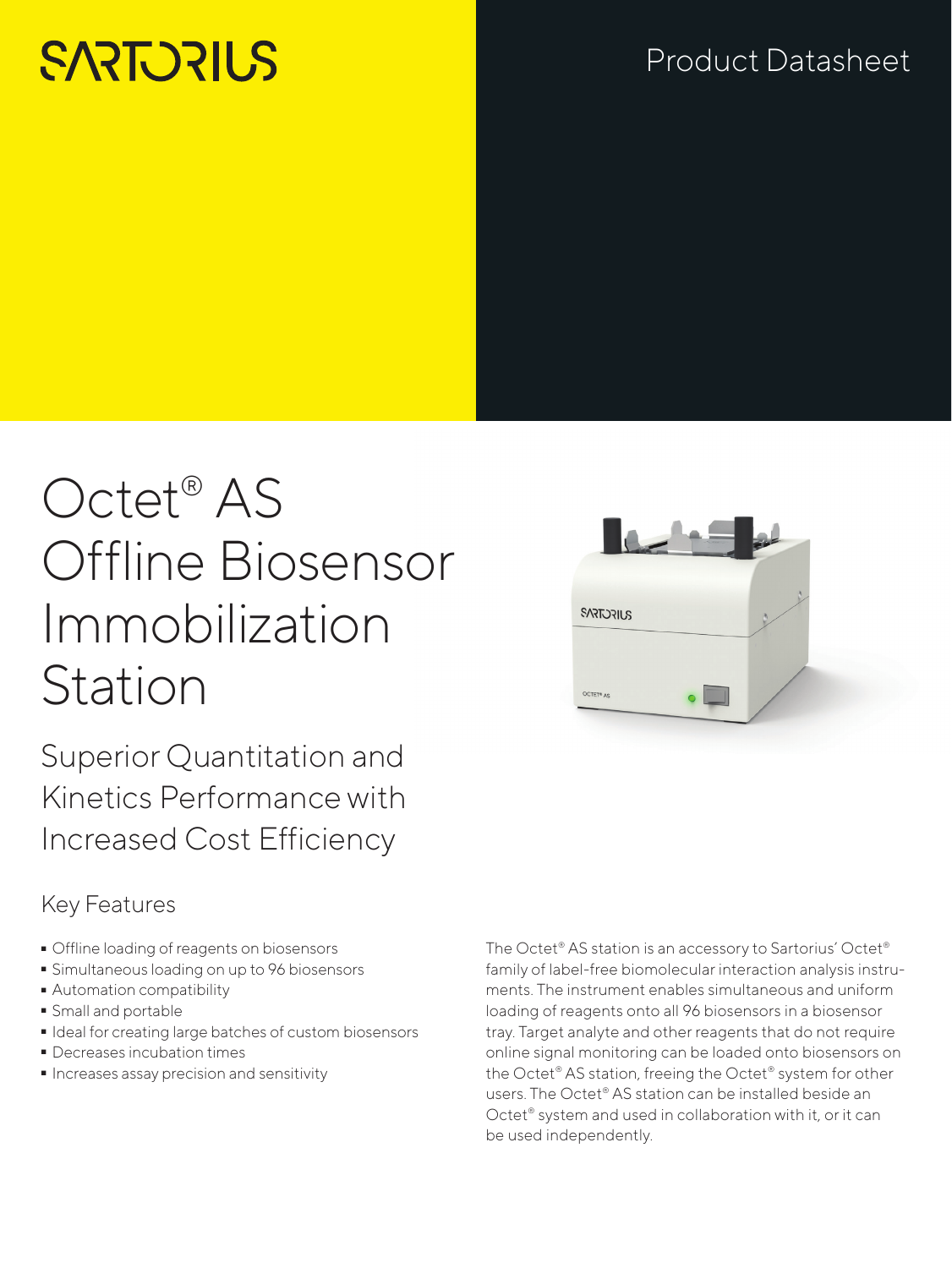#### Rapidly Create Custom Biosensor Batches

The Octet® AS station can be utilized as an integral part of your Octet® assay workflow, significantly decreasing custom biosensor preparation time and assay incubation time while improving assay performance. When preparing custom biosensors, shaking the biosensors with your samples on the Octet® AS station decreases the required incubation time by one half, doubling biosensor preparation productivity, as shown in Figure 1. Further efficiency can be obtained by using the Octet® AS station in conjunction with a liquid-handling robotic workstation to automate custom biosensor preparation.

#### Unattended Operation

The Octet® AS station's automation interface can be run using either a COM port (RS232) or a TCP-IP socket/port. The biosensor tray and sample microplate can both be moved on and off the Octet® AS station by a robot, and experimental parameters such as incubation time, temperature and shaking speed can be controlled by the robot software.

#### Simplify Workflows for Sandwich Octet® Assays

The Octet® AS station can be used to perform multi-step sandwich Octet<sup>®</sup> assays in advanced quantitation mode to decrease incubation times during sample capture and drive down assay variability. The sandwich format has a "capture" step during which the target analyte is bound to the biosensor, followed by a "rinse" step in which the biosensor is placed in buffer to soak. These steps are performed offline on the Octet® AS station (outside the Octet® instrument). Biosensors with captured analyte are then transferred to the Octet® instrument, and the analyte is quantified by forming a sandwich with a detection antibody.



Figure 1: Rate of binding of biotinylated protein to Streptavidin (SA) Biosensors increases with shaking.

Figure 2: Effect of shaking on the calibration curve  $EC_{50}$  parameter for a sandwich-format assay. The offline shaker increases sensitivity at a capture time of 30 minutes.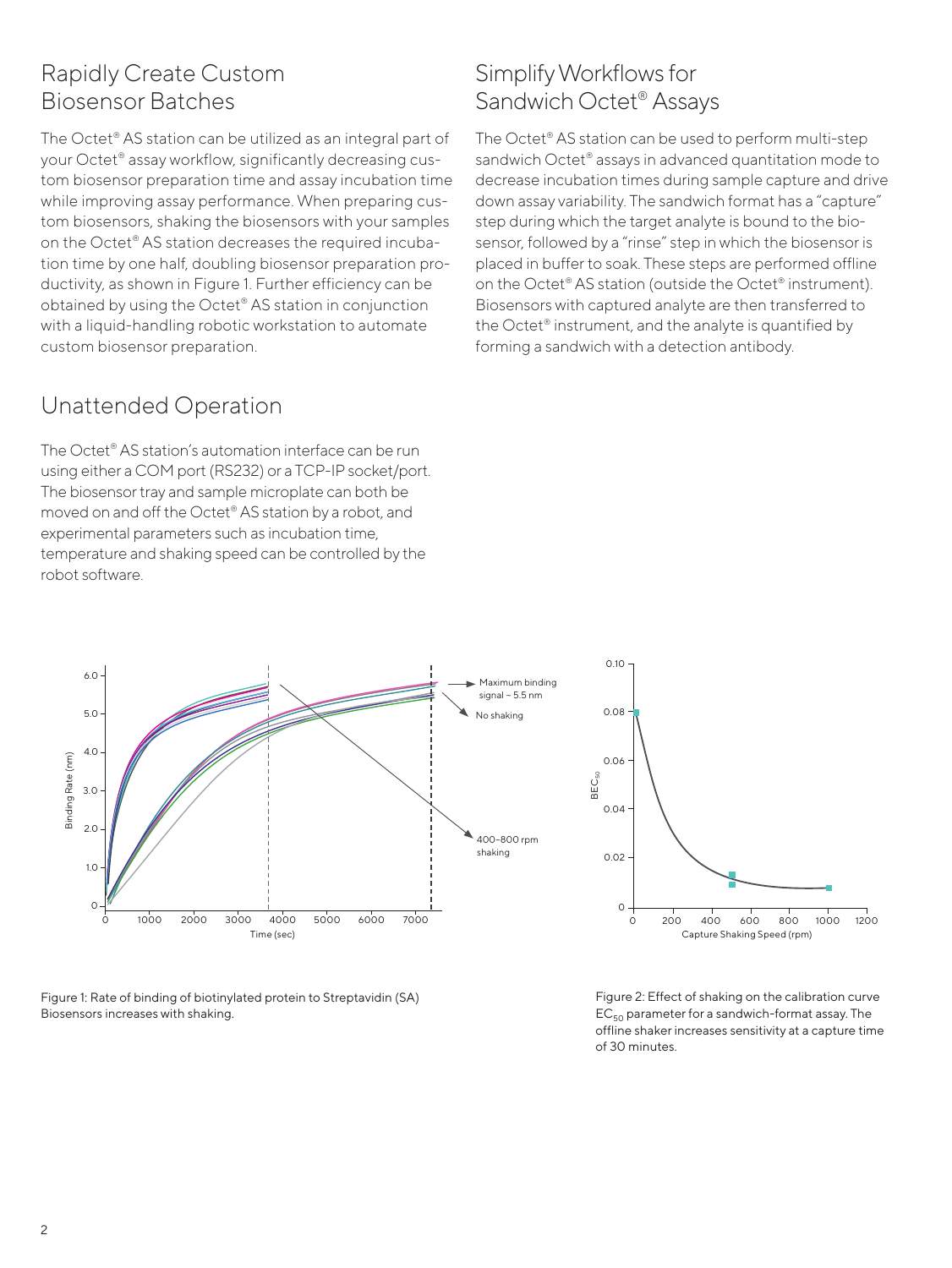### Enhanced Reproducibility

The effect of the shaking speed during the capture step is shown in Figure 2 for a sandwich Octet® assay. With shaking, assay sensitivity is increased as indicated by the decrease in the midpoint ( $EC_{50}$ ) of the calibration curve (four-parameter logistic fit). In addition, the variability of the measurement decreases significantly with shaking, as shown in Table 1.

### Octet<sup>®</sup> AS Station Specifications\*

| Technical information and specifications |                                                                                                                                                           |  |
|------------------------------------------|-----------------------------------------------------------------------------------------------------------------------------------------------------------|--|
| Biosensor type                           | Disposable, single-use fiber optic biosensors with<br>optional reuse by regeneration and/or re-racking                                                    |  |
| Biosensor tray<br>type                   | 8 x 12 format 96-biosensor tip tray,<br>green color                                                                                                       |  |
| Sample plate                             | Standard, 96-well, flat-bottom microplates                                                                                                                |  |
| Sample volume                            | 180-220 µL/well in 96-well microplate;<br>nondestructive testing, easily recovered                                                                        |  |
| Sample plate                             | Standard, 96-well and 384-well, black, flat<br>bottom microplates                                                                                         |  |
| Orbital flow<br>capacity                 | Static or 100-1500 rpm                                                                                                                                    |  |
| Temperature<br>range                     | (Ambient + 4°C) - 40°C, 1°C increments                                                                                                                    |  |
| Automation                               | Controlled by software through an automation<br>interface via TCP/IP or serial port; multiple<br>microplates and biosensor trays; unattended<br>operation |  |
| Throughput                               | One 96-well microplate and one biosensor tray<br>simultaneously                                                                                           |  |
|                                          |                                                                                                                                                           |  |

Table 1: Assay variability (advanced quantitation assay) with and without shaking (400 rpm) during the capture step (incubation time = 5 minutes).

| Sample | No shaking CV | With shaking CV |  |
|--------|---------------|-----------------|--|
| A      | 46 $% (n=4)$  | $6\%$ (n=12)    |  |
| B      | $26\%$ (n=6)  | 3% (n=12)       |  |
|        | $27\%$ (n=6)  | 4% (n=12)       |  |

| <b>Physical specifications</b> |                                                                                                                                                                 |  |
|--------------------------------|-----------------------------------------------------------------------------------------------------------------------------------------------------------------|--|
| Dimensions                     | 7 in x 7 in x 9 in (18 cm x 18 cm x 23 cm)                                                                                                                      |  |
| Weight                         | 9.7 lbs (4.4 kg)                                                                                                                                                |  |
| Electrical<br>requirements     | AC 100-240 V, 5.0-2.0 A, 50/60 Hz<br>Single phase/45 W (60 W peak)                                                                                              |  |
| Power switch                   | On front panel of Octet <sup>®</sup> AS station for easy<br>access                                                                                              |  |
| Sample spill tray              | Protects instrument electronics in lower<br>compartment from sample spills                                                                                      |  |
| Safety standards               | CE. CSA                                                                                                                                                         |  |
| Connection to CPU              | <b>USB 2.0</b>                                                                                                                                                  |  |
| Sample plates lock             | LOCK and UNLOCK buttons easily accessible;<br>biosensor tray will not seat properly unless<br>LOCK button is pressed                                            |  |
| Instrument<br>operation        | Controlled by Octet® AS software;<br>temperature, shaking speed and duration of<br>operation set via software; at end of incubation<br>instrument stops shaking |  |
|                                |                                                                                                                                                                 |  |

\* All specifications are subject to change without notice.

#### Ordering Information

| Part No. | <b>UOM</b> | Description                                                                                                                                              |
|----------|------------|----------------------------------------------------------------------------------------------------------------------------------------------------------|
| 30-5011  | System     | Octet <sup>®</sup> AS instrument for offline<br>immobilization of biosensors. Includes<br>instrument, software, accessory kit, and<br>one-year warranty. |